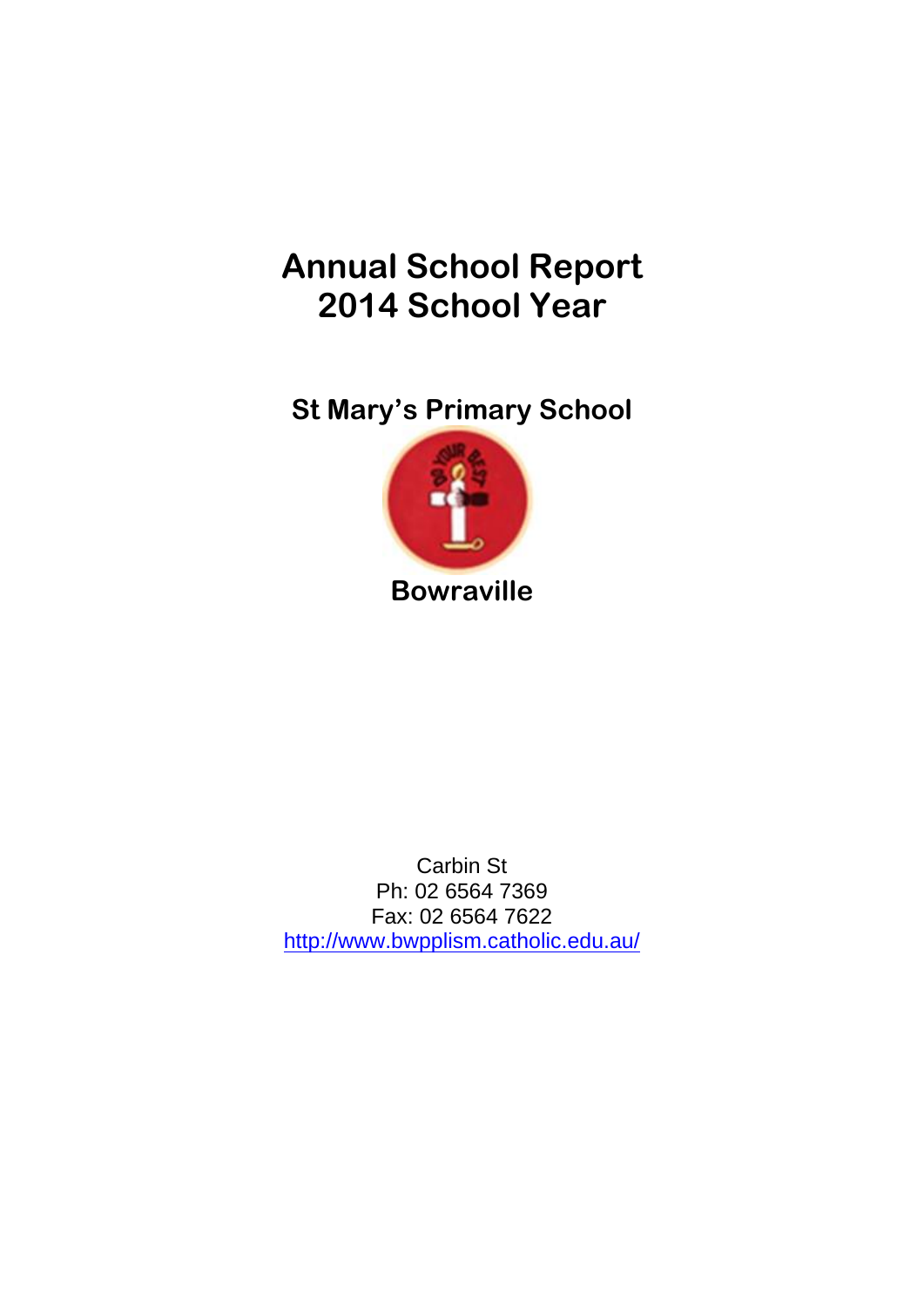#### **About this report**

St Mary"s Primary School is registered by the Board of Studies, Teaching and Educational Standards (BOSTES) (NSW) and managed by the Lismore Catholic Schools Office (CSO), as the "approved authority" for the Registration System formed under Section 39 of the NSW Education Act 1990.

The *Annual Report to the Parish School Community* for this year provides the parish school community with fair, reliable and objective information about school performance measures and policies, as determined by the Minister for Education.

The *Report* also outlines to the parish school community information about initiatives and developments of major interest and importance to the parish school community and the achievements arising from the implementation of the school"s Strategic Management Plan and Annual Plan.

The *Report* demonstrates accountability to the Federal and State Government regulatory bodies, the parish and school community and the Catholic Schools Office. This *Report* has been approved by the CSO which monitors school processes to ensure compliance with all NSW BOSTES requirements for Registration.

This *Report* complements and is supplementary to school newsletters, year books and other regular communications. The *Report* must be available on the school"s website by 30 June 2015 following its submission to the BOSTES.

The contents of this *Report* may be tabled for discussion at various parent forums and all information is public.

Further information about the school or this *Report* may be obtained by contacting the school on (02) 65647369 or by visiting the website at www.bwpplism.catholic.edu.au

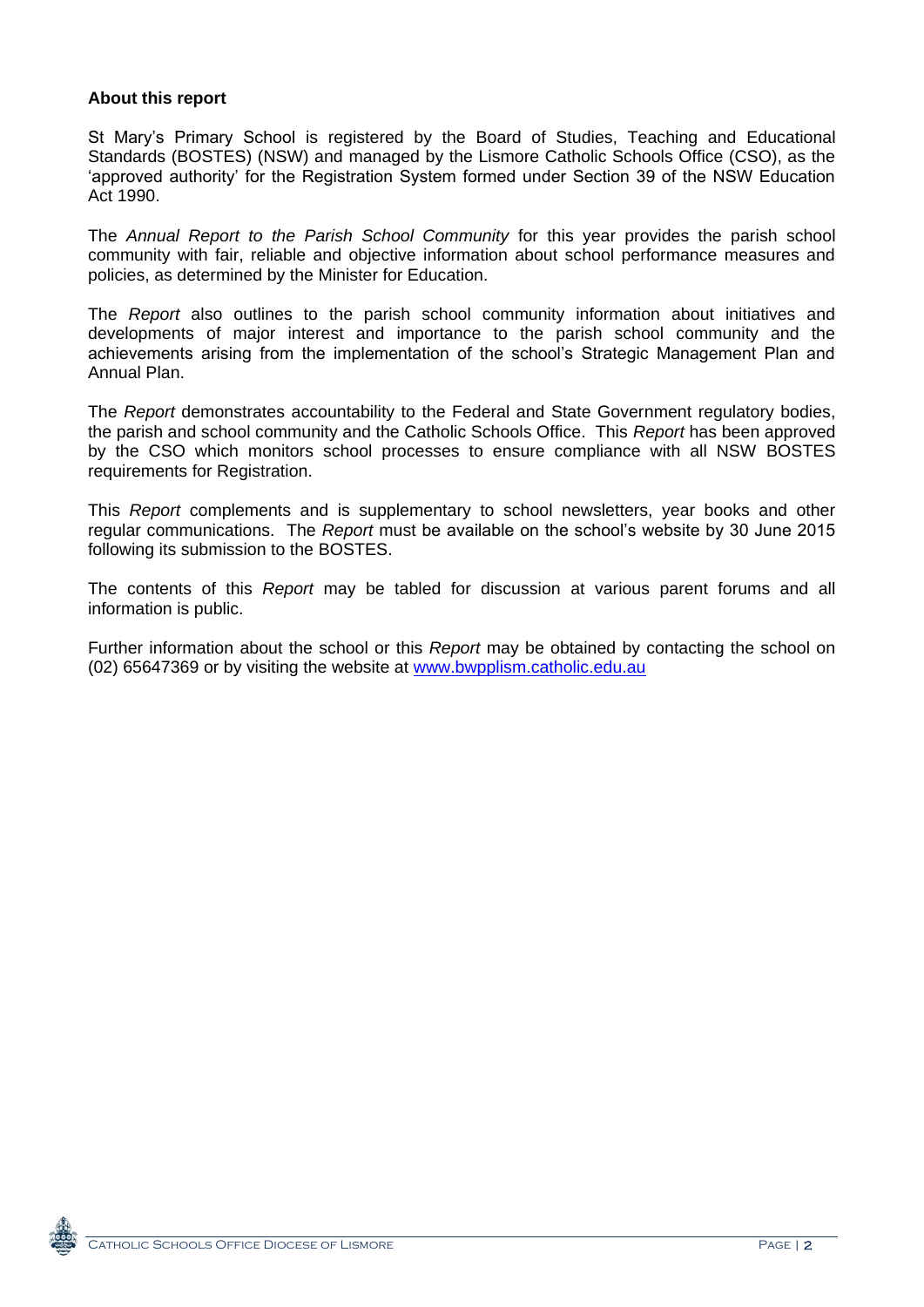# **1. Messages**

#### **1.1 Principal's Message**

The primary purpose of St Mary"s Catholic primary school is to support the members of the parish community in providing a faith formation for their children. The school fosters a commitment to the individual person and provides opportunities for academic, cultural and sporting achievement. St Mary"s offers students a quality Catholic education based on the teaching of the Church and within the context of a strong faith community.

Our parish school continued to provide many opportunities for the students to excel in academic, cultural and sporting areas. All of these areas combined to ensure that our school's mission was lived out daily in the life of the school.

The students" achievements and accomplishments were showcased throughout 2014. Student work was proudly displayed in classrooms, on school noticeboards, in the school office and on class webpages. School achievement was highlighted and celebrated at many school assemblies. Our focus was to continue to build on the reputation that St Mary"s has earned as an exemplary school. The following list provides an indication of the school"s academic achievements.

- Our students significantly better than similar schools throughout Australia.
- One student attained full-time placement in a prestigious Sydney boarding school.
- The Year 6 students sat the Year 6 Religious Education test and received pleasing results.
- There were many opportunities throughout the year for our school to be represented at community and cultural events. The following list provides an indication of the school"s cultural program and community involvement throughout 2014.
- St Mary's students opened many community events delivering Welcome to Country speeches in the local Aboriginal language, Gumbaynggirr.
- Our students participated in the Bellingen and Macksville River Festivals where they performed stilt-walking and drumming exhibitions.
- The students participated in ANZAC Day march and service.
- The school community welcomed many visitors from a range of schools across the state of New South Wales and conducted cultural activities.

Students performed well at various sporting events during 2014. The following list provides some examples of sporting highlights.

- All students participated in the school"s athletics carnival with a team of representatives progressing to Zone honours.
- One student represented our school in the Diocesan Softball team.
- All students participated in the school's Cross Country carnival and the school hosted the Zone Cross Country.
- All students participated in the school swimming carnival.
- A number of students represented our school with distinction at both winter and summer sports trials held across the diocese.

There were many people who assisted in the school"s quest for excellence. In particular special thanks are extended to the parent body and the school staff for all their generous efforts. St Mary"s is indeed blessed to have such dedicated and enthusiastic people supporting the school.

Brendan Kiely *Principal*

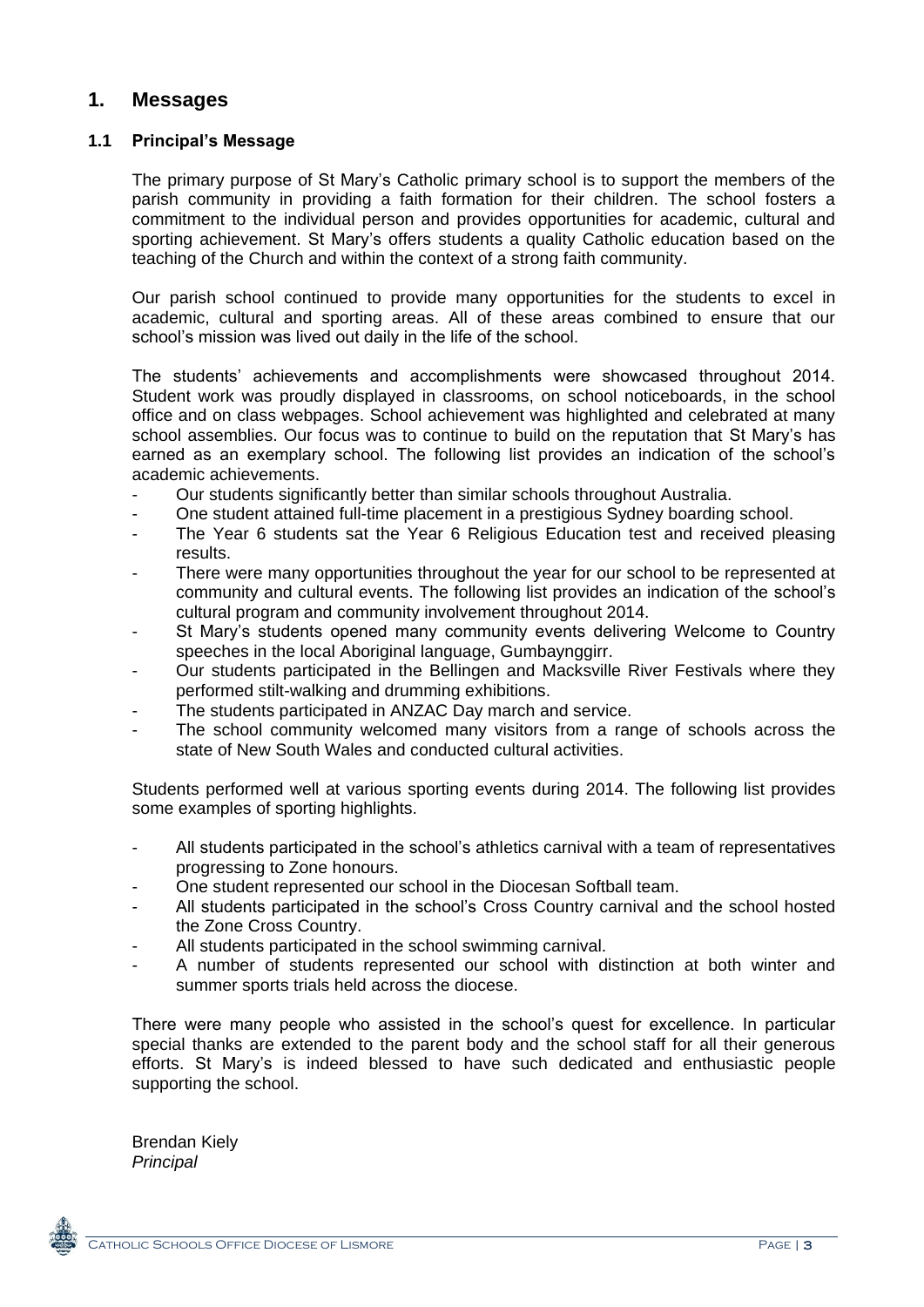#### **1.2 A Parent Message**

This year has seen many great gains at St Mary"s Bowraville. Teachers have been exploring learning in the 21st Century and what that means for our children. There has been significant Professional Learning for staff as they implement the Contemporary Learning Framework to ensure our students are engaged, enabled and empowered.

Significant work has been done in embedding a professional culture within the school. The addition of Professional Learning Teams and an increased focus on the use of data have been significant in continuing the improvement of student learning across all classes.

The completion of the National Partnership Program this year has assisted the school in the setup of current ICT throughout all the classrooms and provided support for the implementation of educational programs throughout the school. The school continues to make strong connections with the parent community and has assisted in organising appropriate parent education.

Michelle Flanders *Friends of St Mary's St Mary's School Bowraville*

# **2. This Catholic School**

#### **2.1 The School Community**

St Mary"s is located in Bowraville and is part of the Nambucca Valley Parish which serves the communities of Nambucca Heads, Macksville, Taylor"s Arm and Bowraville. School families are drawn from the towns and communities of Bowraville, Nambucca Heads and surrounding hinterland areas.

Last year the school celebrated 110 years of Catholic education.

The parish priest Rev Fr Michael Alcock is involved in the life of the school.

St Mary"s is a parish school with strong links to the parish family. The school aims to involve the children and their families in the life of the parish through activities such as:

- participation in the Aboriginal Catholic Ministry which is supported by Fr Paul Sullivan;
- participation in monthly Parish Masses. The school provides opportunities for the students to more actively engage with the parish by providing altar servers for these Masses.
- parishioner participation in and support of Parish Masses;
- involvement in the Parish Sacramental programs.

The parish school uses the mandated Diocesan Religious Education curriculum and the resource text "To Know, Worship & Love". Catholic life and culture permeate school life with 2.5 hours of religious education taught formally each week. The Diocesan Daily Prayer guidelines support the school"s prayer life. The aims and direction of our parish school are guided by *Catholic Education in the Diocese of Lismore, the Foundational Beliefs and Practices – The Essential Framework.*

This Framework underpins all policy, planning, roles and processes within the parish school. Our aim is to increasingly integrate the essence of this statement into all aspects of school life. Religious Education is given priority in our school and classroom curriculum and planning. The parish school Mission Statement highlights the nature and calling of the school.

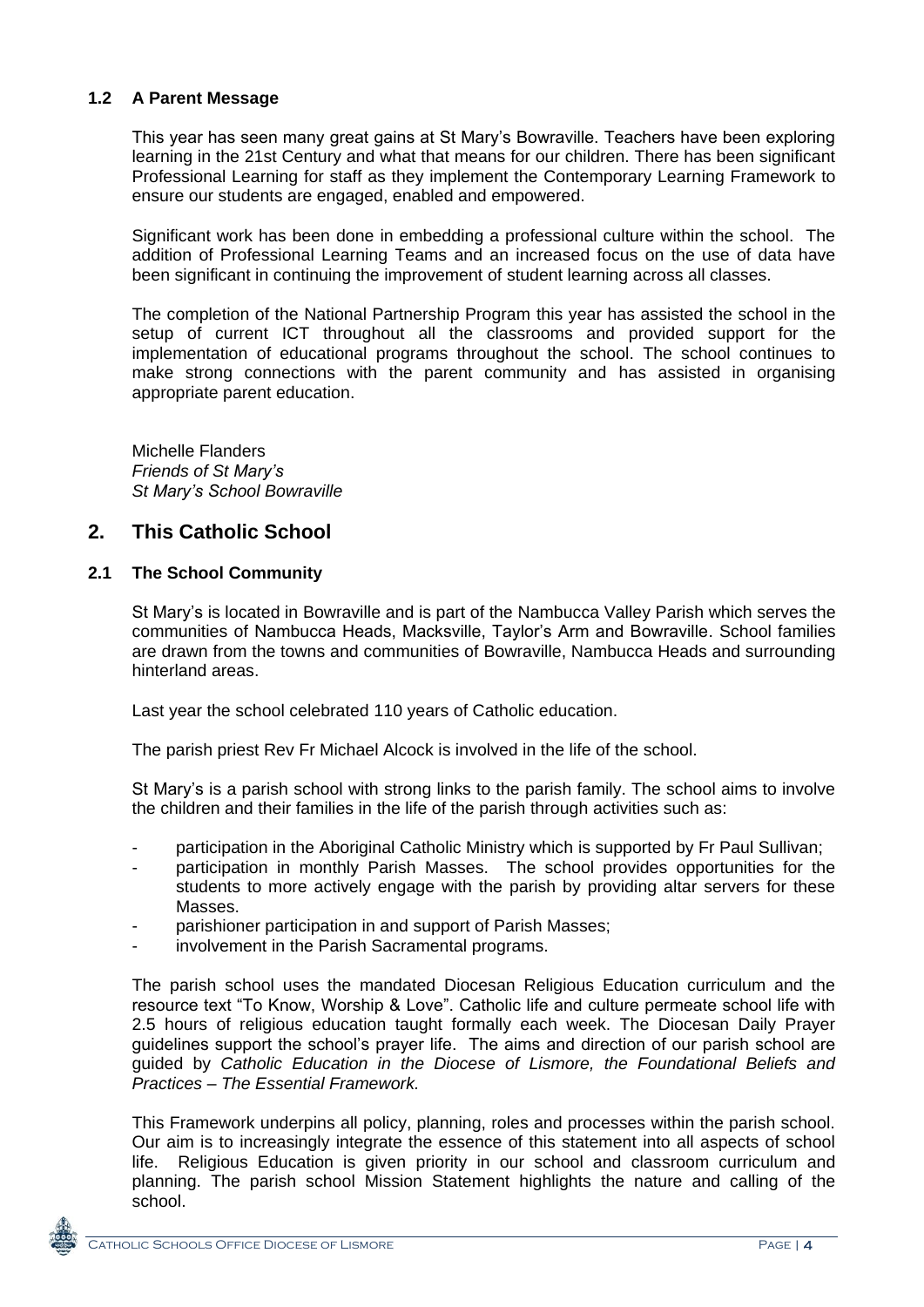### **2.2 School Enrolment**

St Mary"s caters for children from Kindergarten to Year 6. The following table indicates the student enrolment characteristics:

|                                                                                                          | $\sf K$        | $\mathbf{1}$   | $\mathbf{2}$   | $\mathbf 3$    | $\pmb{4}$  | ${\bf 5}$        | $\bf 6$        | <b>TOTAL</b><br>2014 | <b>TOTAL</b><br>2013 |
|----------------------------------------------------------------------------------------------------------|----------------|----------------|----------------|----------------|------------|------------------|----------------|----------------------|----------------------|
| <b>Male</b>                                                                                              | $\overline{4}$ | $\overline{2}$ | $\overline{4}$ | $\overline{4}$ | $\sqrt{3}$ | $\overline{2}$   | $\mathbf 1$    | 20                   | 19                   |
| Female                                                                                                   | $\overline{2}$ | $\mathbf 1$    | $\sqrt{3}$     | $\mathbf{1}$   | $\,6\,$    | $\boldsymbol{9}$ | $\overline{2}$ | 24                   | 20                   |
| Indigenous<br>count included<br>in first two rows                                                        | $\sqrt{5}$     | $\mathbf{1}$   | $\,6\,$        | $\overline{4}$ | $\,6\,$    | $\overline{5}$   | $\mathbf{1}$   | 28                   | 31                   |
| <b>LBOTE</b><br>(Language<br>background<br>other than<br>English)<br>count included<br>in first two rows | $\pmb{0}$      | $\pmb{0}$      | $\pmb{0}$      | $\pmb{0}$      | $\pmb{0}$  | $\pmb{0}$        | $\pmb{0}$      | $\pmb{0}$            | $\pmb{0}$            |

#### **2.3 Student Attendance**

In order for students to reach their full potential it is important that they attend school regularly. Whilst it is the parents' legal duty to ensure their children attend school regularly, our staff as part of their duty of care monitor attendance each day. The Class Roll is marked every day and rolls are checked each term by the principal. The school uses the attendance coding system adopted in all NSW schools. Unexplained absences are followed up promptly by classroom teachers and a Home School Liaison Officer. Parents are requested to provide a note to the teacher immediately the child returns to school. The principal is made aware of sustained student absences or absences reflecting a pattern. In these situations the principal or delegated staff member contacts the parent/guardian. Parents are encouraged to arrange medical and other necessary appointments outside school hours. Prolonged periods of absence occur from time-to-time for various reasons. In these cases students and their parents meet with the principal to discuss the leave request.

The average student attendance rate for the school during 2014 was 88.6%. School attendance rates disaggregated by Year group are shown in the following table.

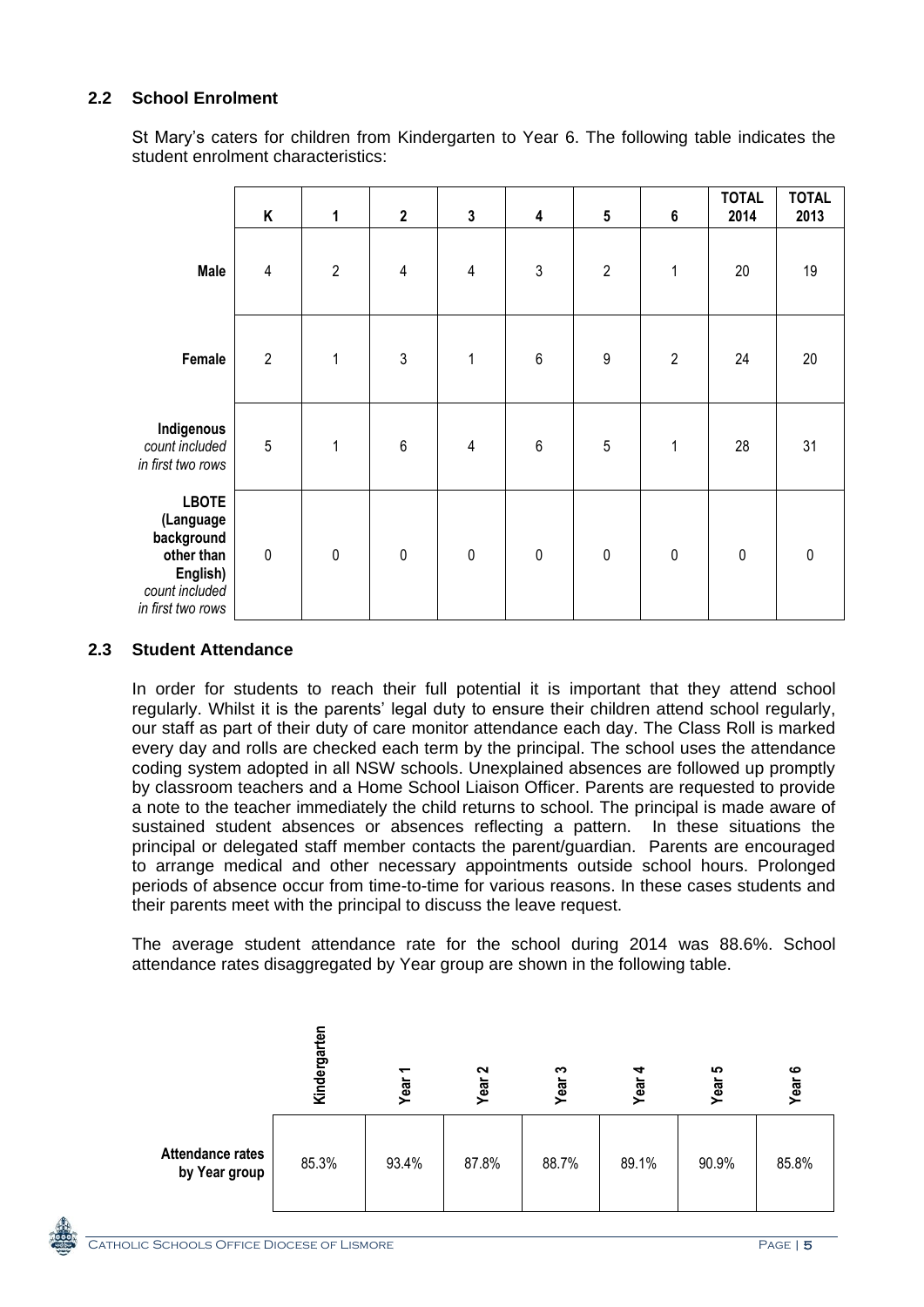|                | <b>Teacher Qualifications / Staff Profile</b>                                                                                                      | Number of<br><b>Teachers</b> |
|----------------|----------------------------------------------------------------------------------------------------------------------------------------------------|------------------------------|
| $\mathbf{1}$ . | Those having formal qualifications from a recognised higher education institution or<br>equivalent.                                                |                              |
| 2.             | Those having graduate qualifications but not a formal teaching qualification from a<br>recognised higher education institution or equivalent.      |                              |
| 3.             | Those not having qualifications described in 1 or 2 above but having relevant<br>successful teaching experience or appropriate relevant knowledge. | 0                            |
| 4.             | Teachers with recognised qualifications to teach Religious Education.                                                                              | 2                            |
| 5.             | Number of staff identifying as indigenous employed at the school.                                                                                  | 10                           |
| 6.             | Total number of non-teaching staff employed at the school.                                                                                         | 5                            |

All teachers have been involved in professional learning activities during the year. These activities are designed to develop the professional skills and understandings of staff so as to improve student outcomes. Professional development can take many forms including wholestaff development days, subject specific in-services, meetings and conferences.

#### **2.5 Teacher Attendance and Retention**

The average teacher attendance figure is 94.83%. This figure is provided to the school by the CSO. There were no significant staffing changes to the 2014 school year.

#### **2.6 Initiatives Promoting Respect and Responsibility**

The school ensures that at every available formal and informal opportunity the values of respect and responsibility are promoted. We want every student to understand and appreciate that they are part of both the school and the local community.

The school models and teaches students about respect and responsibility in a number of ways.

The values of respect and responsibility lie at the heart of Catholic schools, and underpin all policies and procedures. St Mary"s Wellbeing and Discipline policy is central to everything we do. Staff reviewed and discussed this policy collaboratively this year. In addition, students, teachers and parents are regularly reminded of the school"s commitment to these and other school values by newsletter items, assembly messages and by the nature of our interpersonal relationships.

An emphasis is placed on the explicit teaching of respect and responsibility through programs and initiatives such as Seasons for Growth lessons, reflection on behaviour through the restorative justice program, and a whole school focus on Making Jesus Real throughout the school.

Students have participated in Community Service activities such as stilt walking and drumming ensembles which are performed at community events. In 2014, the school implemented a number of initiatives that promote respect and wellbeing of both students and parents. These include Seasons for Growth for parents, the annual Indigenous Family Faith

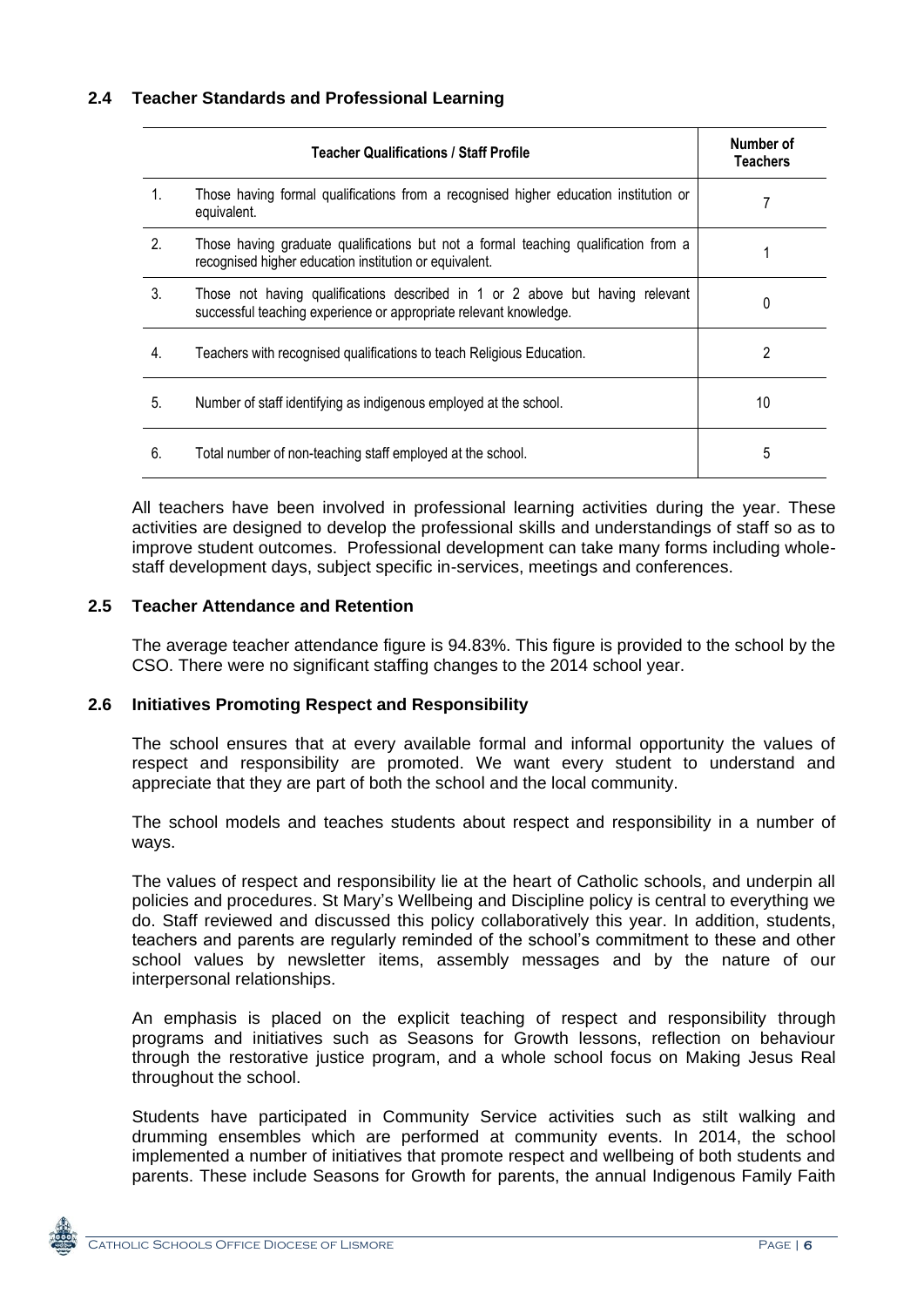Retreat, yarning circles and Proclaim activities. Many of the awards presented to the students throughout the year are indicative of these values.

During 2014, the Breakfast Program has continued. The students also have access to free morning tea, fruit break, lunch and afternoon tea. Uniforms were sourced by the school and are stored on the school premises for parent purchases.

#### **2.7 Parent, Student and Teacher Satisfaction**

The school uses a variety of methods to gauge parental, student and teacher satisfaction with school operations. The school understands the importance of regularly reviewing approval and satisfaction levels. Last year the following formal and informal opportunities allowed the school to test reaction to decisions, policy and school procedures.

In 2014 the school participated in the Insight SRC School Improvement Survey process which was supervised and supported by the Catholic Schools Office. The survey offered the school community an opportunity to review all aspects of school life. During the process the survey enabled parent, student and staff to provide feedback to the school in a confidential manner. The results of the survey allowed for the school to begin planning and implementing strategies based on the survey's data and to adopt appropriate processes in light of the recommendations.

# **3. Teaching and Learning**

#### **3.1 School Curriculum**

The school provides a comprehensive educational program based on and taught in accordance with the Board of Studies and Teaching and Educational Standards (BOSTES) syllabuses for Primary Education. The Key Learning Areas (KLAs) are English, Mathematics, Science and Technology, Human Society and its Environment, Creative Arts and Personal Development, Health and Physical Education. Across the school teachers endeavour to implement the *gradual release of responsibility model* especially in literacy and numeracy. This is achieved through modelled, shared, guided and independent tasks. Additionally students are informed of the learning intentions and success criteria through the use of WALT and WILF (What Are We Learning To & What I Am Looking For) statements. This is supported through age appropriate "I can" statements.

To enhance personalised learning, student progress is plotted along the literacy continuum to track student improvement and identify the learning needs of each student. The school continues to work towards developing a contemporary pedagogy. This pedagogy will underpin learning across the school, Kindergarten to Year 6. The integration of Stage 2 & 3 classes and the introduction of flexible learning spaces have been made possible through the purchase of furniture which will foster easy collaboration and communication between students.

#### **3.2 Student Performance in National Testing Programs**

The school participated in the National Assessment Program Literacy and Numeracy (NAPLAN) with students in Years 3 and 5 tested. In Year 3, 3 students presented for the tests while in Year 5 there were 10 students.

In Literacy there were four elements tested. These were reading, writing, spelling and grammar and punctuation. In Numeracy, students were tested in number, patterns and algebra, measurement, data and space and geometry

In both Year 3 and Year 5 there are six achievement bands with Band 6 being the highest level of attainment in Year 3 and Band 8 the highest in Year 5.

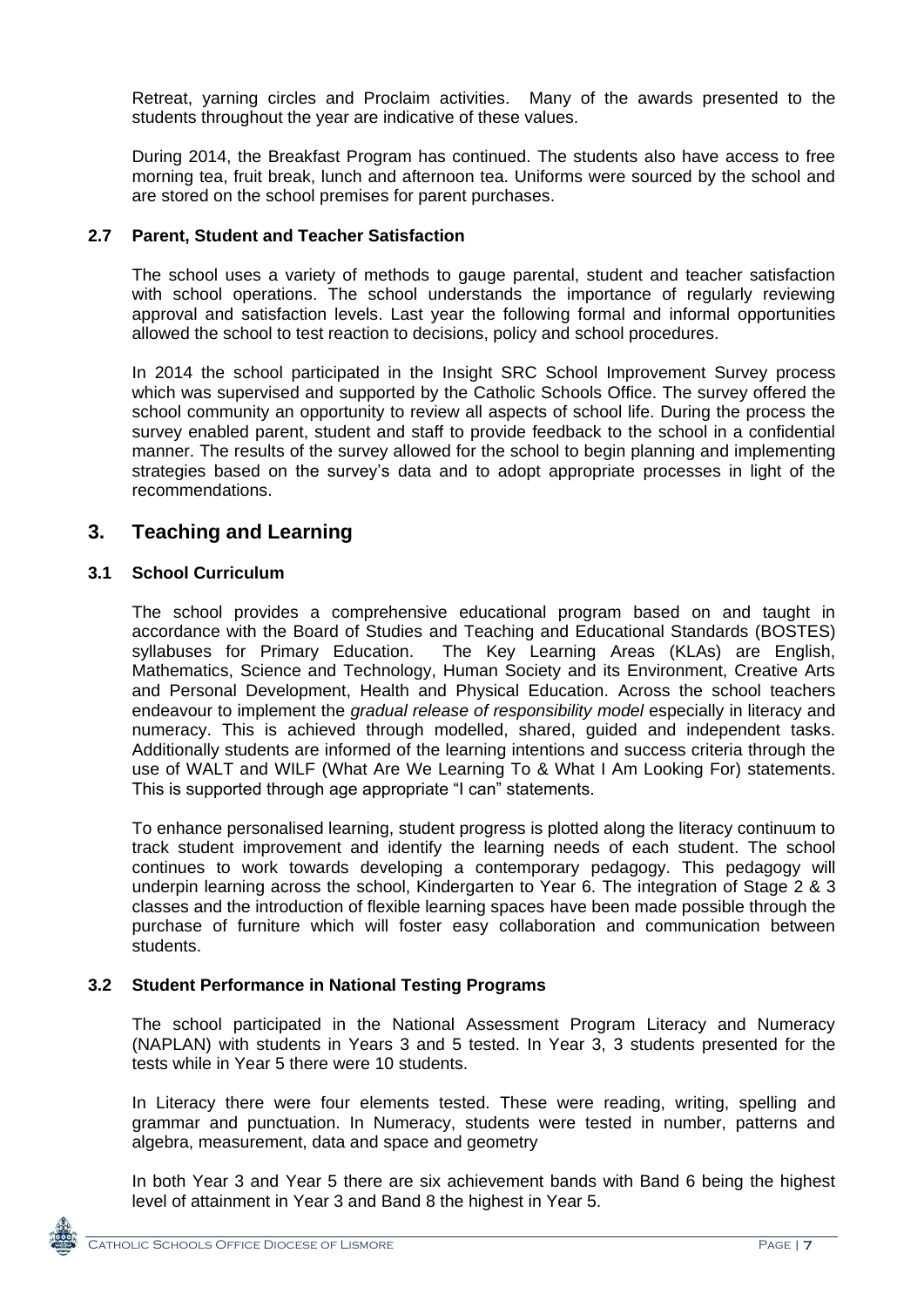The Commonwealth Government has set minimum acceptable standards for reading, writing and numeracy at particular ages.

In Year 3, students who achieve Band 3 or higher have achieved above the minimum standard. In Year 5 those students who achieve at Band 5 and higher have achieved above the minimum standard set by government.

At St Mary"s Bowraville, school and student performance is closely monitored. These tests are one means of gathering data on individual student and school achievement. School staff have participated in Catholic Schools Office information sessions on NAPLAN and SMART 2 Data Analysis workshops.

The following data indicates the percentage of St Mary"s Bowraville students in each band compared to the State percentage.

|                                                       |       |           |                |              |       | Percentage of students in Bands 1 to 6 |       |           |       |                |       |             |
|-------------------------------------------------------|-------|-----------|----------------|--------------|-------|----------------------------------------|-------|-----------|-------|----------------|-------|-------------|
| <b>BAND</b>                                           | 6     |           | $\overline{5}$ |              |       | 4                                      |       | 3         |       | $\overline{2}$ |       | 1           |
|                                                       | State | School    | State          | School       | State | School                                 | State | School    | State | School         | State | School      |
| <b>Reading</b>                                        | 29.7  | $\pmb{0}$ | 19.6           | $\mathbf 0$  | 22.9  | $\pmb{0}$                              | 14.3  | $\pmb{0}$ | 8.5   | 66.7           | 4.9   | 33.3        |
| Writing                                               | 11.5  | $\pmb{0}$ | 36.3           | $\mathbf 0$  | 22.5  | $\mathbf 0$                            | 19.3  | 66.7      | 7.1   | 33.3           | 3.3   | $\pmb{0}$   |
| <b>Spelling</b>                                       | 26.3  | $\pmb{0}$ | 24.5           | $\mathbf{0}$ | 22.8  | $\mathbf 0$                            | 11.7  | $\pmb{0}$ | 11.2  | 100            | 3.4   | $\pmb{0}$   |
| <b>Grammar</b> and<br><b>Punctuation</b>              | 32.5  | $\pmb{0}$ | 22.0           | $\mathbf 0$  | 20.7  | $\pmb{0}$                              | 14.0  | 100       | 7.0   | $\pmb{0}$      | 3.8   | $\pmb{0}$   |
| Numeracy                                              | 17.7  | $\pmb{0}$ | 24.7           | $\pmb{0}$    | 23.5  | $\pmb{0}$                              | 19.7  | 33.3      | 11.1  | 66.7           | 3.2   | $\pmb{0}$   |
| Data,<br>Measurement,<br>Space and<br><b>Geometry</b> | 17.3  | $\pmb{0}$ | 26.0           | $\mathbf 0$  | 19.6  | $\mathbf 0$                            | 24.8  | 33.3      | 8.9   | 33.3           | 3.3   | 33.3        |
| Number,<br><b>Patterns and</b><br>Algebra             | 17.2  | $\pmb{0}$ | 19.3           | $\mathbf 0$  | 25.4  | $\mathbf 0$                            | 22.4  | $\pmb{0}$ | 11.7  | 100            | 4.1   | $\mathbf 0$ |

#### **Year 3 NAPLAN Results in Literacy and Numeracy Percentage of students in Bands 1 to 6**

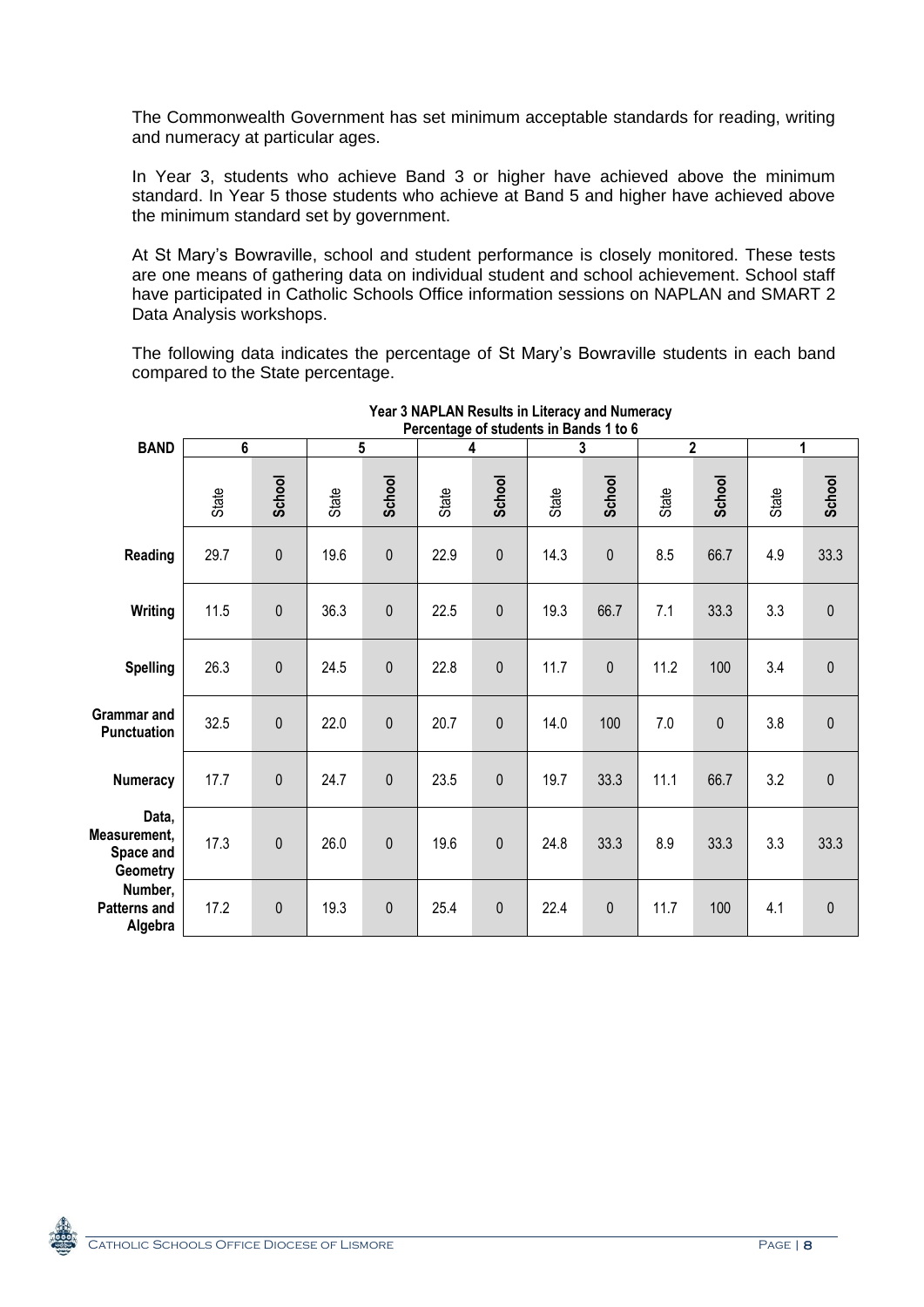|                                                       |       |           |       |                |       | Percentage of students in Bands 3 to 8 |       |        |       |        |       |              |
|-------------------------------------------------------|-------|-----------|-------|----------------|-------|----------------------------------------|-------|--------|-------|--------|-------|--------------|
| <b>BAND</b>                                           | 8     |           |       | $\overline{7}$ |       | 6                                      |       | 5      | 4     |        |       | $\mathbf{3}$ |
|                                                       | State | School    | State | School         | State | School                                 | State | School | State | School | State | School       |
| Reading                                               | 16.9  | $\pmb{0}$ | 18.3  | $\mathbf{0}$   | 25.7  | $\pmb{0}$                              | 21.3  | 30     | 12.4  | 30     | 5.4   | 40           |
| Writing                                               | 5.6   | $\pmb{0}$ | 12.0  | $\bf{0}$       | 28.3  | $\pmb{0}$                              | 36.7  | 40     | 9.7   | 30     | 7.8   | 30           |
| <b>Spelling</b>                                       | 14.7  | 10        | 28.1  | 10             | 25.6  | 10                                     | 18.3  | 10     | 8.1   | 40     | 5.2   | 20           |
| <b>Grammar</b> and<br>Punctuation                     | 22.7  | $\pmb{0}$ | 21.8  | 20             | 21.5  | 10                                     | 17.4  | 20     | 10.8  | 20     | 5.7   | 30           |
| Numeracy                                              | 13.8  | $\pmb{0}$ | 14.7  | $\mathbf 0$    | 29.8  | 10                                     | 22.9  | 30     | 13.8  | 30     | 5.1   | 30           |
| Data,<br>Measurement,<br>Space and<br><b>Geometry</b> | 10.5  | $\pmb{0}$ | 13.0  | $\bf{0}$       | 29.4  | $\mathbf{0}$                           | 27.3  | 50     | 15.0  | 30     | 4.8   | 20           |
| Number,<br><b>Patterns and</b><br>Algebra             | 17.5  | $\pmb{0}$ | 13.7  | $\bf{0}$       | 26.1  | 20                                     | 17.8  | 10     | 18.5  | 30     | 6.5   | 40           |

**Year 5 NAPLAN Results in Literacy and Numeracy**

The data provided in the tables above identifies Year 3, Grammar and Punctuation as strength. Further analysis of NAPLAN data shows that the majority of Year 5 students exceeded their expected growth in all areas. These promising and positive results reflect a number of initiatives that have impacted on these results including the implementation of a range of teaching strategies to improve student understanding in literacy and numeracy; in particular, a focus on explicit teaching and teacher modelling and the introduction of the QuickSmart program. The analysis of 2014 NAPLAN results has identified Reading, spelling and numeracy as focus areas of future improvement.

### **3.3 Teacher Professional Learning**

Whole staff development day professional learning activities in 2014 were:

| <b>Staff Professional Learning Activity</b>                  | <b>Date</b> | <b>Presenter</b>                                              |
|--------------------------------------------------------------|-------------|---------------------------------------------------------------|
| Staff Development Day- Australian Curriculum NSW-Mathematics | 18/8/14     | Leader of Curriculum- St<br>Mary's and St Patricks            |
| Staff Development Day- Australian Curriculum NSW-Mathematics | 7/10/14     | Leader of Curriculum- St<br>Mary's and St Patricks<br>Schools |
| <b>English Conceptual Planning Support</b>                   | 24/6/14     | CSO Teacher Educator-<br>Jacki Moore                          |
| <b>Staff Spirituality Day</b>                                | 28/4/14     | RE Team- St Mary's and<br>St Patrick's Schools                |

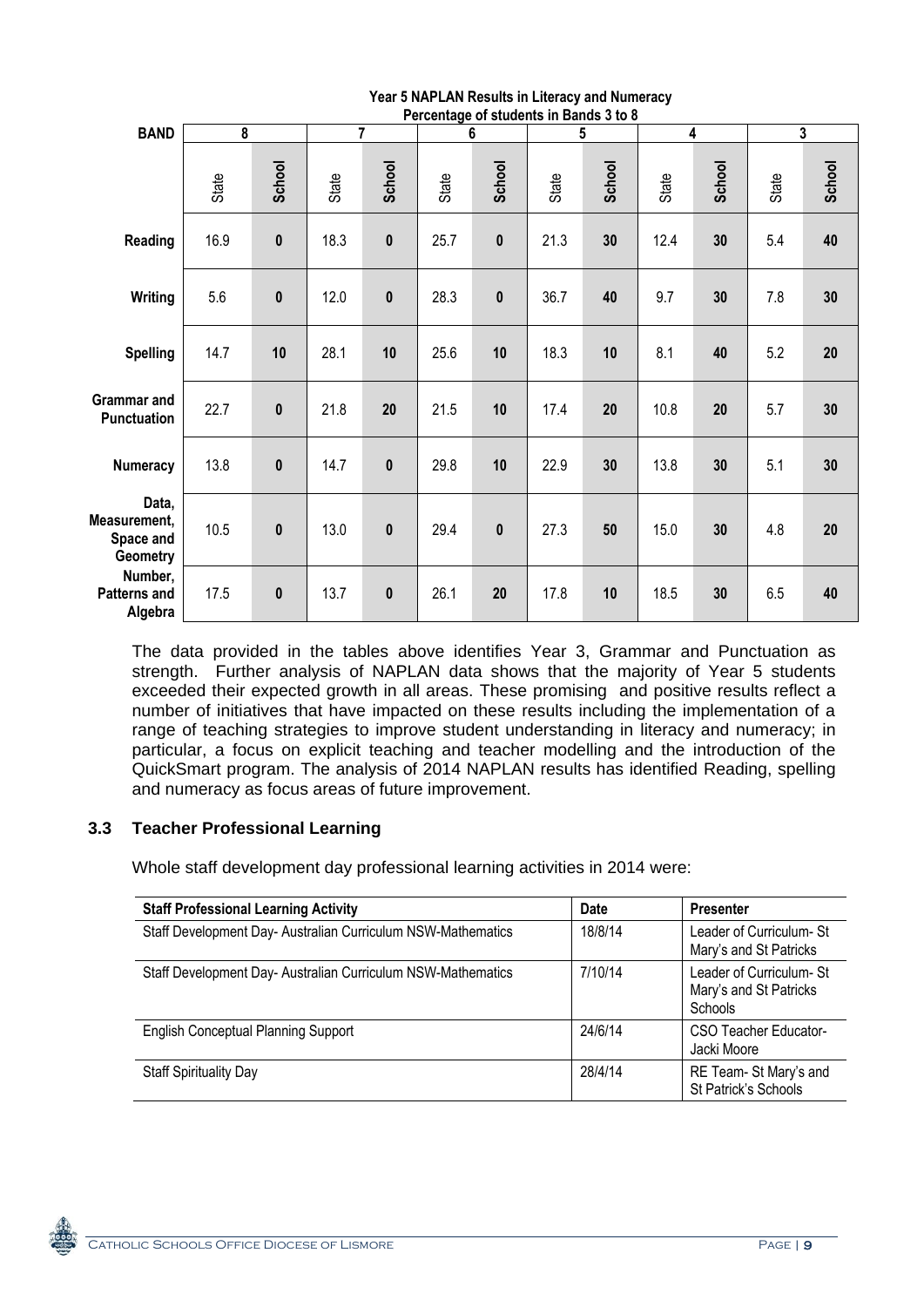Additionally staff attended either singly or in groups a range of professional development opportunities including:

| <b>Activity</b>                   | <b>Staff numbers</b> | <b>Presenter</b>                      |
|-----------------------------------|----------------------|---------------------------------------|
| Making Jesus Real                 |                      | <b>SEAC Team</b>                      |
| <b>Hawker Brownlow Conference</b> |                      | Marzano, Mahummad et<br>a             |
| <b>STAR Training</b>              |                      | <b>CSO Education Services</b><br>Team |
| <b>Instructional Leaders</b>      |                      | Jim White                             |

The professional learning expenditure has been calculated at \$5757 per staff member. This figure has been calculated by the CSO and reflects expenditure on casual release days and professional development activities in particular categories.

# **4. School Policies**

#### **4.1 Policy Review**

School policies are reviewed regularly. The table below lists the school policies and notes any additions, changes or upgrades made during 2014.

| Policy name                                          | Status in 2014<br>(No change, new policy, changes<br>made) | Access to this policy at: |  |
|------------------------------------------------------|------------------------------------------------------------|---------------------------|--|
| Anti-Bullying policy                                 | Reviewed 2014, No change                                   | School Intranet           |  |
| <b>Behavioural Policy</b>                            | Reviewed 2014, No change                                   | School Intranet           |  |
| School bus Policy                                    | New policy                                                 | School Intranet           |  |
| <b>Child Protection Policy</b>                       | Reviewed 2014, No change                                   | School Intranet           |  |
| <b>Critical Incident Policy</b>                      | Reviewed 2014, No change                                   | School Intranet           |  |
| Curriculum Policy                                    | No Change                                                  | School Intranet           |  |
| <b>Enrolment Policy</b>                              | No Change                                                  | School Intranet           |  |
| <b>Excursion Policy</b>                              | No Change                                                  | School Intranet           |  |
| Information Communication<br>Technology (ICT) Policy | No Change                                                  | School Intranet           |  |
| <b>Parent Complaint Policy</b>                       | No Change                                                  | School Intranet           |  |
| <b>Students with Additional Needs</b>                | No Change                                                  | School Intranet           |  |

#### **4.2 Enrolment Policy**

Every new enrolment at St Mary"s Primary School requires parents to attend an enrolment interview. The interview provides an opportunity to learn more about the educational experience provided by the school, specific school procedural policies and current school expectations.

Preference for enrolment is given to children of baptised Catholics. It is a condition of enrolment that all children will participate in class religion lessons and activities, as well as prayer celebrations and school and class Masses.

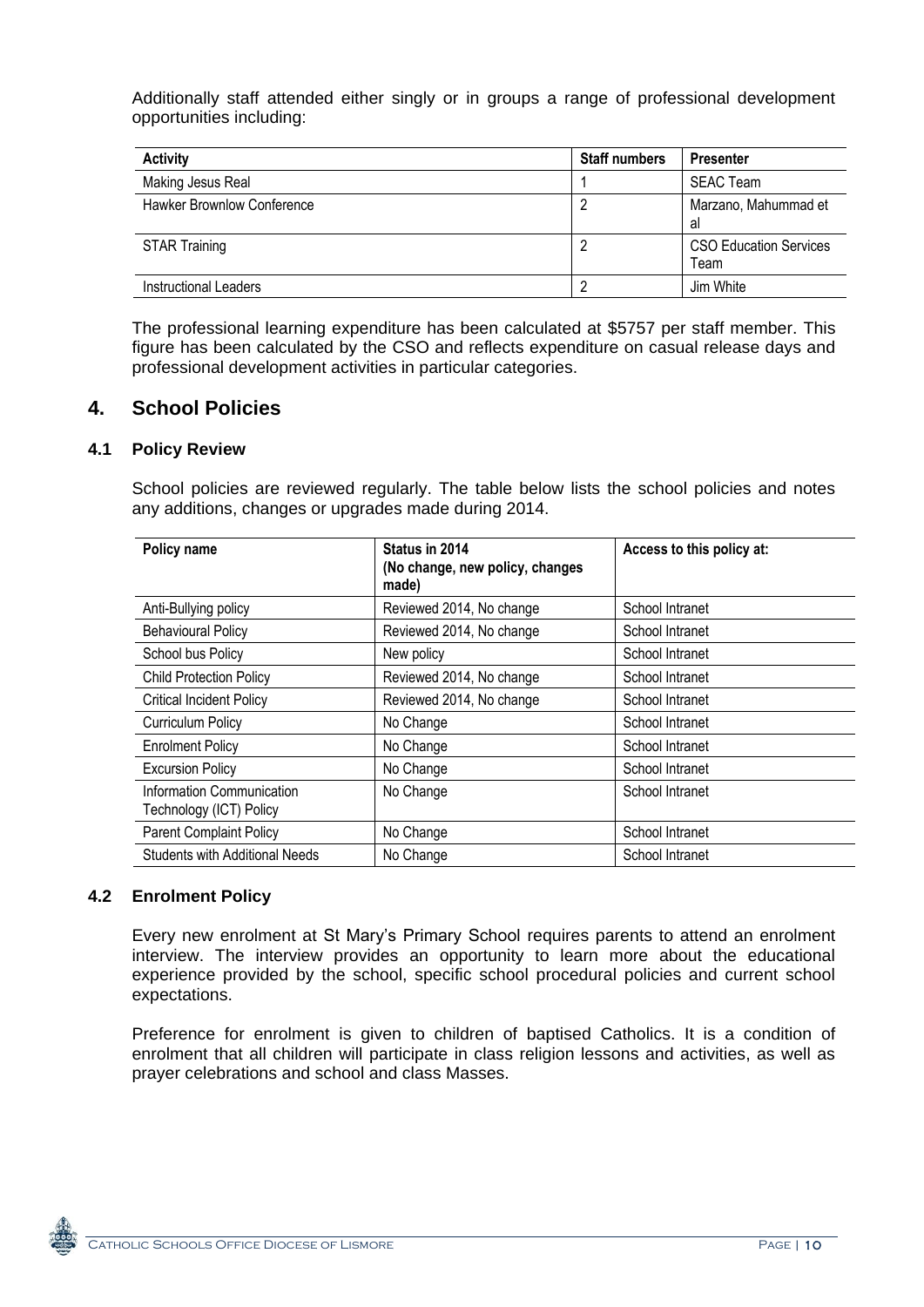Children who turn five by 30 June are eligible to apply for enrolment in Kindergarten. Enrolments for Kindergarten children are called for in the year before commencement. Other enrolments are accepted throughout the year if there are vacancies in the classes concerned.

A copy of the enrolment policy is located in the school office or it can be accessed on the school's website. The School Enrolment Policy explains the Parish enrolment guidelines.

#### **4.3 Student Pastoral Care Policy**

The school"s Pastoral Care Policy promotes the wellbeing and rights and responsibilities of all students**.** This policy reflects the mission of the Catholic Church and is concerned with all students and staff having the right of respect, the right to learn or teach and the right to feel safe and secure in the school environment. All students and staff have the responsibility for contributing to a safe, fair and positive learning environment in the classroom and on the playground. To live out this policy the school has adopted various programs aimed at helping and encouraging students to value themselves and experience wellbeing. These programs focus on effective strategies of resilience, self-esteem, social relationships, anti-bullying, drug awareness, health and personal safety. The school"s Pastoral Care Policy has been developed in consultation with staff, parents and students.

#### **4.4 Discipline Policy**

The principles of restorative justice are embedded in the school's Behaviour Management Policy. These principles include acknowledging the inevitability of conflict and hurt in relationships, working towards healing by repairing relationships, and learning and growing from experience. The policy is regularly communicated to all members of the school community. Students, staff and parents have a clear understanding of the expectations articulated through this policy and are supportive of the need to provide a safe and caring learning environment. The policy acknowledges teacher and student rights and responsibilities, and is based on the Gospel teachings of love for self and others.

The school does not sanction corporal punishment or allow parents to administer corporal punishment in the school.

### **4.5 Complaints and Grievance Policy**

The school policy is based on procedural fairness and recognises that parents and caregivers must have access to processes that allow them to resolve concerns in a supportive and conciliatory environment. Any concerns raised are responded to promptly and fairly, and confidentiality is always maintained. The policy is available at the front office or from the school"s website.

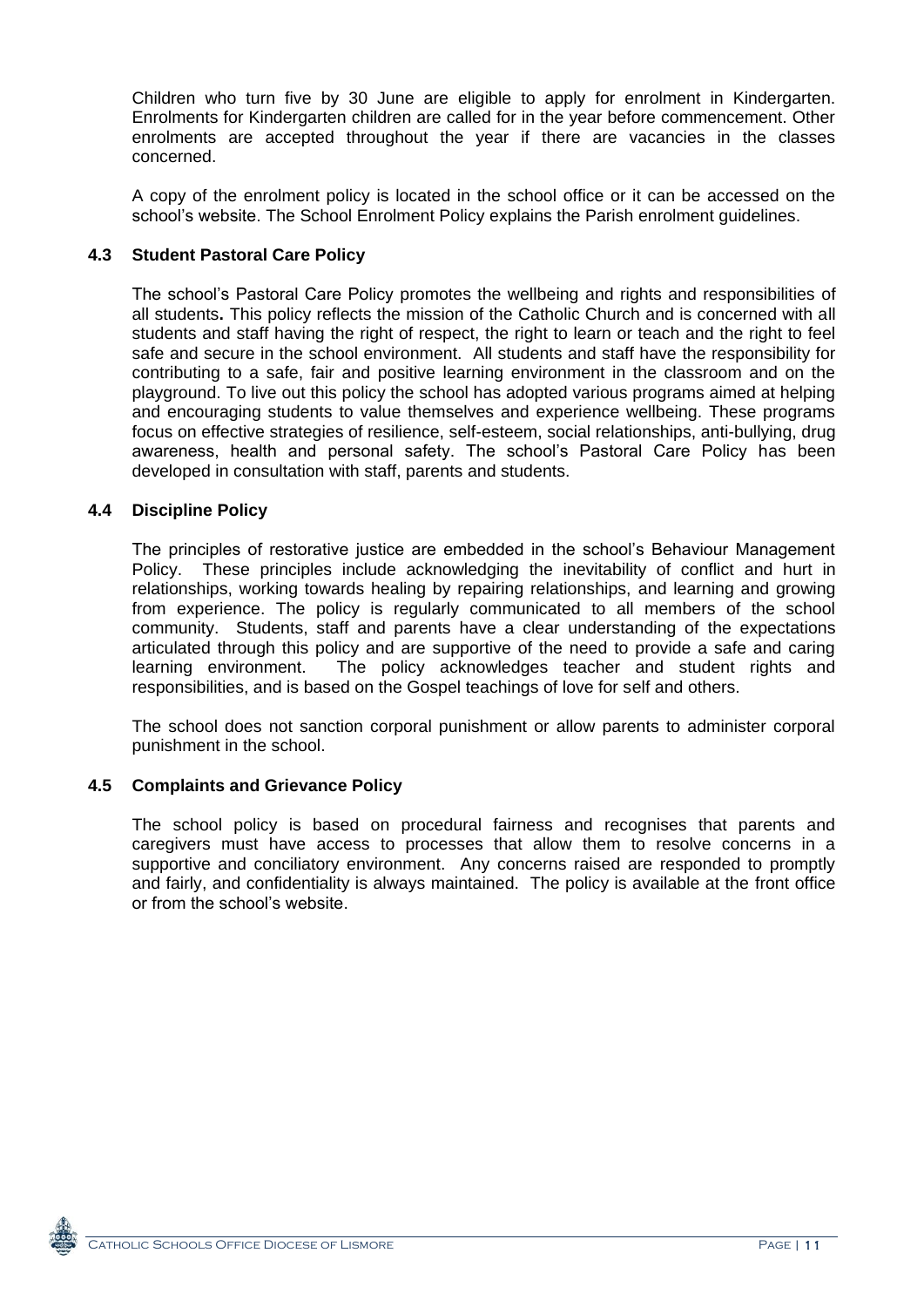# **5. School Determined Improvement Targets**

Each year the school develops an Annual Plan drawn from the five-year Strategic Plan. 2014 was a very rewarding year. Listed below are a number of goals and priorities that the school focused on during the year. The parish school"s main goals and priorities were to:

| <b>Catholic Faith and Culture</b>                                                                                    |
|----------------------------------------------------------------------------------------------------------------------|
| Continue to engage in Proclaim for parents and staff                                                                 |
| Promote Family Faith Retreat                                                                                         |
| Continue monthly Mass schedule                                                                                       |
| Engage with local parish community                                                                                   |
| <b>Teaching and Learning</b>                                                                                         |
| Continue Staff Development around the Australian Curriculum NSW                                                      |
| Review Literacy block                                                                                                |
| Continue implementing 2 <sup>nd</sup> tier intervention such as QuickSmart and STAR Reading program                  |
| Implement Collaborative Planning Meetings to develop teaching strategies and improve student outcomes                |
| <b>Organisation and Administration</b>                                                                               |
| Review the school's approach to playground supervision, organisation and timetabling                                 |
| Implement the use of Google Docs for Staff Meeting records and planning                                              |
| Provide each room with a First Aid kit thereby limiting interruption to secretary                                    |
| <b>Relationships</b>                                                                                                 |
| Review and consider innovative timetable strategies to support the introduction of professional learning communities |
| Promote transparent classrooms through team teaching                                                                 |
| Hold f regular school assemblies run by senior students which parents and carers are invited.                        |

# **6. Financial Information**

Catholic schools are accountable for all monies received. Each year, the Lismore Catholic Schools Office submits to the Commonwealth Government a financial statement on behalf of the parish primary schools and secondary colleges. This statement details the income and expenditure of each school. In addition, the financial accounts for each school and for the Catholic Schools Office are audited annually.

A visual summary of the income and expenditure reported to the Commonwealth Government for 2014 is presented below: